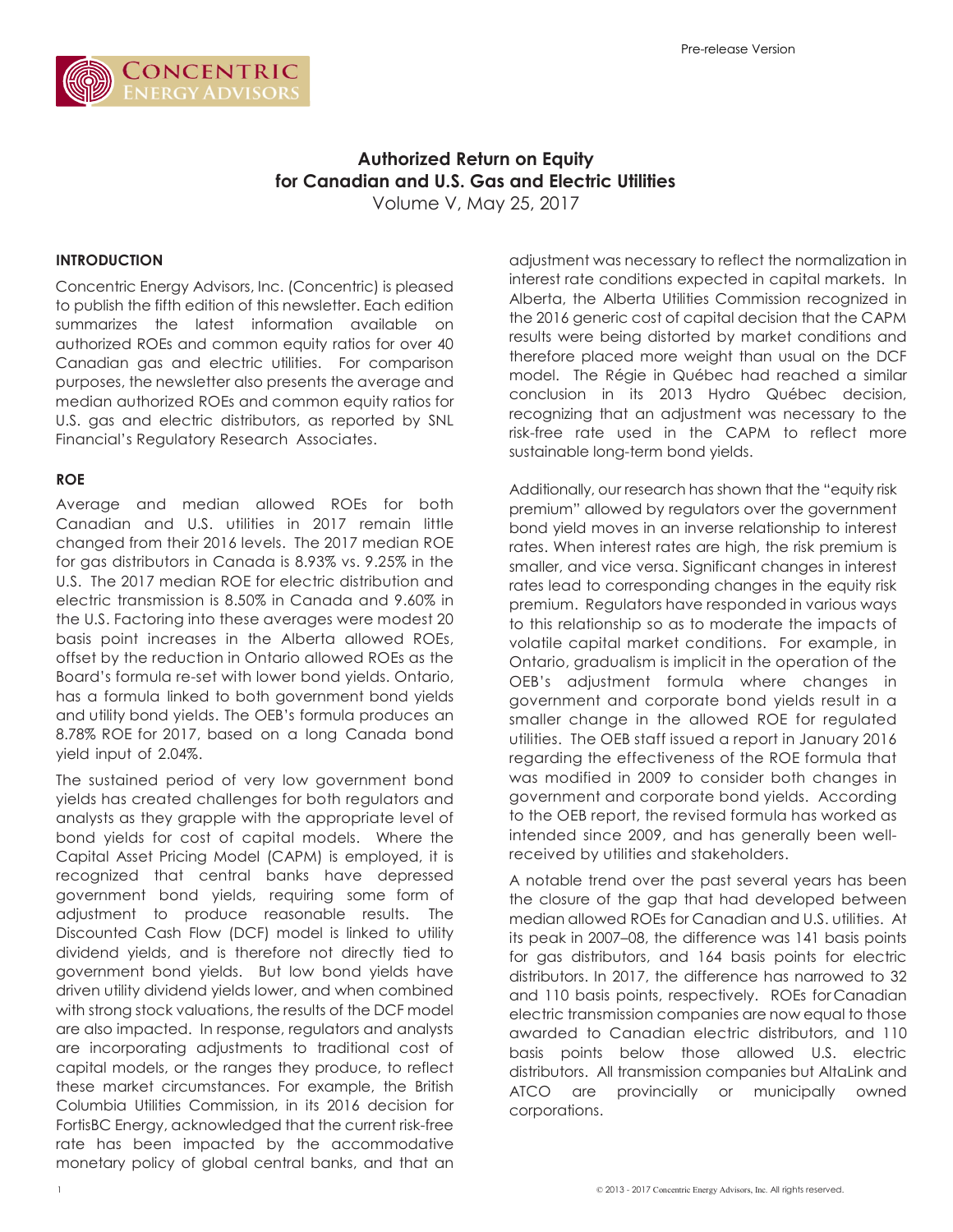

# Authorized Return on Equity for Canadian and U.S. Gas and Electric Utilities Volume V, May 24, 2017, p. 2

### EQUITY RATIOS

The median authorized common equity ratio has declined slightly over the past few years in both Canada and the U.S. The gas distribution equity ratio is now 39.25% in Canada, vs. 51% in the U.S. The median electric distribution equity ratio is now 37% in Canada and 49.4% in the U.S. Electric transmission equity ratios have risen to 37% in Canada.

The prevailing differences between allowed equity ratios in Canada and the U.S. remain attributable to a few factors. Regulators in both countries rely on peer group analysis, which reinforces existing levels of allowed equity ratios. Regulators in Canada also look for material differences in risk or financial metrics before changing the allowed equity ratio, so they tend to remain relatively stable. While credit rating agencies notice the greater leverage of Canadian companies, and rank some of these utility companies as "Aggressive" in terms of financial risk, most companies have been able to maintain A or A- level credit ratings, so the regulatory response has been muted.

### RECENT DECISIONS

Several important cases were decided in the second half of 2016 and first quarter of 2017. In British Columbia, the Commission maintained the allowed return of 8.75% and the deemed equity ratio of 38.5% for FortisBC Energy, Inc., the gas distributor which serves as the "benchmark" for other BC gas and electric utilities, and is used by the Yukon Utilities Board for similar purposes.

In Alberta, the Commission issued its decision in the generic cost of capital proceeding, establishing the approved ROE and capital structures for the Alberta utilities for 2016 and 2017. The generic ROE was set at 8.30% for 2016 and 8.50% for 2017 for regulated utilities in Alberta, and the common equity ratio was deemed at 37.0% for most Alberta transmission and distribution utilities, except AltaGas, which was granted a common equity ratio of 41.0%.

In Newfoundland, the Board maintained Newfoundland Power's deemed equity ratio of 45.0%, while reducing its authorized ROE to 8.50%. A decision was also issued in Newfoundland and Labrador Hydro's long-standing rate case, in which the government-owned utility was granted an allowed ROE of 8.50% and a deemed equity ratio of 25.2%.

The Yukon Utilities Board recently issued a decision reinstating an ROE premium of 25 basis points for ATCO Electric Yukon (AEY), which places the ROE at 9.0%. The Board determined that a risk premium was justified over the authorized ROE for the BC benchmark utility due to the small size of AEY.

The Ontario Energy Board recently conducted a hearing to consider the request of Ontario Power Generation (OPG) to increase its deemed equity ratio from 45% to 49% due to OPG's shift in generation mix from hydro to nuclear. A decision is expected from the OEB later this year.

## BOND YIELDS

As shown in the chart on page 4, long-term government bond yields (considered the risk-free rate of return) in both Canada and the U.S. have increased by approximately 50 basis points since reaching a trough in July 2016. The accommodative policy of central banks combined with modest economic growth and a low inflationary environment have driven bond yields steadily lower in recent years. Regulators and analysts have responded with a combination of adjustments, equilibrium level bond yields, and alternative models to account for these anomalous market conditions. Consensus forecasts call for increasing bond yields over the next several years, but a complex mix of international and North American factors will determine the actual path of interest rates. In the interim, government bond yields remain a source of considerable uncertainty in financial markets and regulatory proceedings.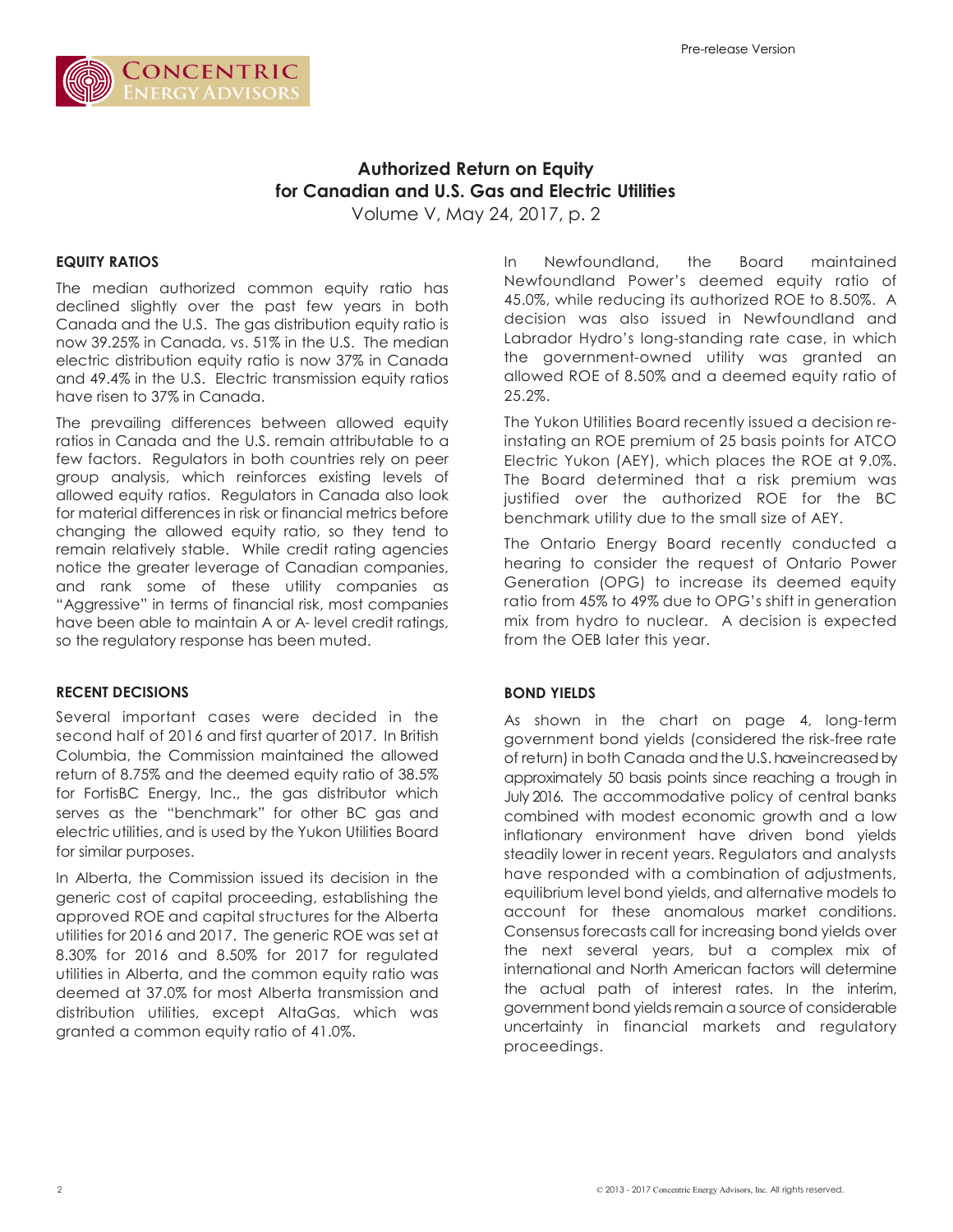

| <b>Authorized Return on Equity</b><br>for Canadian and U.S. Gas and Electric Utilities <sup>1</sup> | Return on Common Equity $(\%)$ |       |       | Common Equity Ratio (%) |       |       |  |  |  |  |  |  |
|-----------------------------------------------------------------------------------------------------|--------------------------------|-------|-------|-------------------------|-------|-------|--|--|--|--|--|--|
|                                                                                                     | 2015                           | 2016  | 2017  | 2015                    | 2016  | 2017  |  |  |  |  |  |  |
| <b>Canadian Gas Distributors 2</b>                                                                  |                                |       |       |                         |       |       |  |  |  |  |  |  |
| AltaGas Utilities Inc. <sup>3</sup>                                                                 | 8.30                           | 8.30  | 8.50  | 42.00                   | 41.00 | 41.00 |  |  |  |  |  |  |
| ATCO Gas <sup>3</sup>                                                                               | 8.30                           | 8.30  | 8.50  | 38.00                   | 37.00 | 37.00 |  |  |  |  |  |  |
| Centra Gas Manitoba Inc.                                                                            | N/A                            | N/A   | N/A   | 30.00                   | 30.00 | 30.00 |  |  |  |  |  |  |
| Enbridge Gas Distribution Inc. 4                                                                    | 9.30                           | 9.19  | 8.78  | 36.00                   | 36.00 | 36.00 |  |  |  |  |  |  |
| <b>Enbridge Gas New Brunswick</b>                                                                   | 10.90                          | 10.90 | 10.90 | 45.00                   | 45.00 | 45.00 |  |  |  |  |  |  |
| FortisBC Energy Inc.                                                                                | 8.75                           | 8.75  | 8.75  | 38.50                   | 38.50 | 38.50 |  |  |  |  |  |  |
| Gaz Métro Limited Partnership                                                                       | 8.90                           | 8.90  | 8.90  | 38.50                   | 38.50 | 38.50 |  |  |  |  |  |  |
| Gazifère Inc.                                                                                       | 9.10                           | 9.10  | 9.10  | 40.00                   | 40.00 | 40.00 |  |  |  |  |  |  |
| Heritage Gas Limited                                                                                | 11.00                          | 11.00 | 11.00 | 45.00                   | 45.00 | 45.00 |  |  |  |  |  |  |
| Pacific Northern Gas Ltd.                                                                           | 9.50                           | 9.50  | 9.50  | 46.50                   | 46.50 | 46.50 |  |  |  |  |  |  |
| Pacific Northern Gas (N.E.) Ltd. (Fort St. John/Dawson Creek)                                       | 9.25                           | 9.25  | 9.25  | 41.00                   | 41.00 | 41.00 |  |  |  |  |  |  |
| Pacific Northern Gas (N.E.) Ltd. (Tumbler Ridge)                                                    | 9.50                           | 9.50  | 9.50  | 46.50                   | 46.50 | 46.50 |  |  |  |  |  |  |
| SaskEnergy Inc.                                                                                     | 8.75                           | 8.30  | 8.30  | 37.00                   | 37.00 | 37.00 |  |  |  |  |  |  |
| Union Gas Limited <sup>5</sup>                                                                      | 8.93                           | 8.93  | 8.93  | 36.00                   | 36.00 | 36.00 |  |  |  |  |  |  |
| Average                                                                                             | 9.27                           | 9.22  | 9.22  | 40.00                   | 39.86 | 39.86 |  |  |  |  |  |  |
| Median                                                                                              | 9.10                           | 9.10  | 8.93  | 39.25                   | 39.25 | 39.25 |  |  |  |  |  |  |
| U.S. Gas Distributors 6                                                                             |                                |       |       |                         |       |       |  |  |  |  |  |  |
| Average of all Rate Cases Decided in the Year                                                       | 9.60                           | 9.49  | 9.60  | 49.93                   | 49.69 | 51.57 |  |  |  |  |  |  |
| Median of all Rate Cases Decided in the Year                                                        | 9.68                           | 9.50  | 9.25  | 50.40                   | 50.00 | 51.00 |  |  |  |  |  |  |
| Canadian Electric Distributors <sup>2</sup>                                                         |                                |       |       |                         |       |       |  |  |  |  |  |  |
| ATCO Electric Ltd. <sup>3</sup>                                                                     | 8.30                           | 8.30  | 8.50  | 38.00                   | 37.00 | 37.00 |  |  |  |  |  |  |
| <b>ENMAX Power Corporation 3</b>                                                                    | 8.30                           | 8.30  | 8.50  | 40.00                   | 37.00 | 37.00 |  |  |  |  |  |  |
| EPCOR Distribution Inc. <sup>3</sup>                                                                | 8.30                           | 8.30  | 8.50  | 40.00                   | 37.00 | 37.00 |  |  |  |  |  |  |
| FortisAlberta Inc. <sup>3</sup>                                                                     | 8.30                           | 8.30  | 8.50  | 40.00                   | 37.00 | 37.00 |  |  |  |  |  |  |
| FortisBC Inc.                                                                                       | 9.15                           | 9.15  | 9.15  | 40.00                   | 40.00 | 40.00 |  |  |  |  |  |  |
| Hydro-Québec Distribution                                                                           | 8.20                           | 8.20  | 8.20  | 35.00                   | 35.00 | 35.00 |  |  |  |  |  |  |
| Manitoba Hydro                                                                                      | N/A                            | N/A   | N/A   | 25.00                   | 25.00 | 25.00 |  |  |  |  |  |  |
| Maritime Electric Company Limited                                                                   | 9.75                           | 9.35  | 9.35  | 41.90                   | 40.90 | 40.00 |  |  |  |  |  |  |
| Newfoundland and Labrador Hydro                                                                     | 8.80                           | 8.50  | 8.50  | 25.20                   | 25.20 | 25.20 |  |  |  |  |  |  |
| Newfoundland Power Inc.                                                                             | 8.80                           | 8.50  | 8.50  | 45.00                   | 45.00 | 45.00 |  |  |  |  |  |  |
| Nova Scotia Power Inc.                                                                              | 9.00                           | 9.00  | 9.00  | 37.50                   | 37.50 | 37.50 |  |  |  |  |  |  |
| Ontario's Electric Distributors <sup>4</sup>                                                        | 9.30                           | 9.19  | 8.78  | 40.00                   | 40.00 | 40.00 |  |  |  |  |  |  |
| Saskatchewan Power Corporation                                                                      | 8.50                           | 8.50  | 8.50  | 40.00                   | 40.00 | 40.00 |  |  |  |  |  |  |
| Average                                                                                             | 8.73                           | 8.63  | 8.67  | 37.51                   | 36.66 | 36.59 |  |  |  |  |  |  |
| Median                                                                                              | 8.65                           | 8.50  | 8.50  | 40.00                   | 37.00 | 37.00 |  |  |  |  |  |  |
| U.S. Electric Distributors 6                                                                        |                                |       |       |                         |       |       |  |  |  |  |  |  |
| Average of all Rate Cases Decided in the Year                                                       | 9.60                           | 9.60  | 9.68  | 49.26                   | 48.60 | 47.42 |  |  |  |  |  |  |
| Median of all Rate Cases Decided in the Year                                                        | 9.53                           | 9.60  | 9.60  | 50.00                   | 49.55 | 49.40 |  |  |  |  |  |  |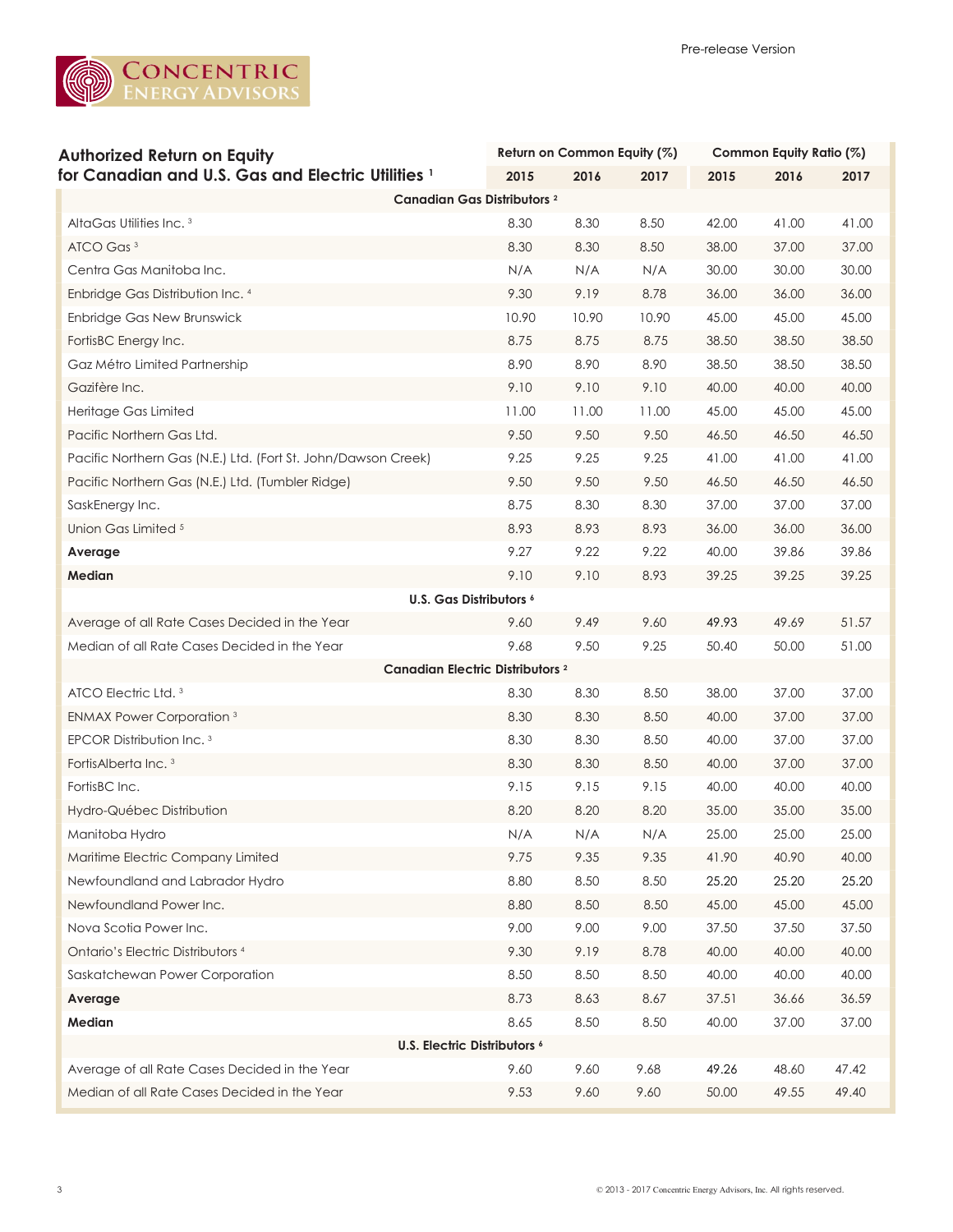

| <b>Authorized Return on Equity</b>                           | Return on Common Equity (%) |      |      | Common Equity Ratio (%) |       |       |  |  |  |  |  |  |
|--------------------------------------------------------------|-----------------------------|------|------|-------------------------|-------|-------|--|--|--|--|--|--|
| for Canadian and U.S. Gas and Electric Utilities             | 2015                        | 2016 | 2017 | 2015                    | 2016  | 2017  |  |  |  |  |  |  |
| <b>Canadian Electric Transmission Companies</b> <sup>2</sup> |                             |      |      |                         |       |       |  |  |  |  |  |  |
| AltaLink Management Ltd. 3                                   | 8.30                        | 8.30 | 8.50 | 36.00                   | 37.00 | 37.00 |  |  |  |  |  |  |
| ATCO Electric Ltd. <sup>3</sup>                              | 8.30                        | 8.30 | 8.50 | 36.00                   | 37.00 | 37.00 |  |  |  |  |  |  |
| <b>ENMAX Power Corporation</b> <sup>3</sup>                  | 8.30                        | 8.30 | 8.50 | 36.00                   | 37.00 | 37.00 |  |  |  |  |  |  |
| EPCOR Transmission Inc. 3                                    | 8.30                        | 8.30 | 8.50 | 36.00                   | 37.00 | 37.00 |  |  |  |  |  |  |
| Hydro One Networks Inc. 4                                    | 9.30                        | 9.19 | 8.78 | 40.00                   | 40.00 | 40.00 |  |  |  |  |  |  |
| Hydro-Québec TransÉnergie                                    | 8.20                        | 8.20 | 8.20 | 30.00                   | 30.00 | 30.00 |  |  |  |  |  |  |
| Average                                                      | 8.45                        | 8.43 | 8.50 | 35.67                   | 36.33 | 36.33 |  |  |  |  |  |  |
| Median                                                       | 8.30                        | 8.30 | 8.50 | 36.00                   | 37.00 | 37.00 |  |  |  |  |  |  |
|                                                              |                             |      |      |                         |       |       |  |  |  |  |  |  |
| Economic Indicators (% Yields) <sup>7</sup>                  |                             |      |      | 2015                    | 2016  | 2017  |  |  |  |  |  |  |
| Government of Canada Benchmark Long-Term Bond Yield          |                             |      |      | 2.19                    | 1.92  | 2.36  |  |  |  |  |  |  |
| U.S. Treasury 30-Year Bond Yield                             |                             |      |      | 2.84                    | 2.60  | 3.04  |  |  |  |  |  |  |
| Bloomberg Fair Value Canada A-rated Utility Bond Yield       |                             |      |      | 3.82                    | 3.68  | 3.82  |  |  |  |  |  |  |
| Moody's A-rated Utility Bond Index (U.S.)                    |                             |      |      | 4.12                    | 3.93  | 4.18  |  |  |  |  |  |  |